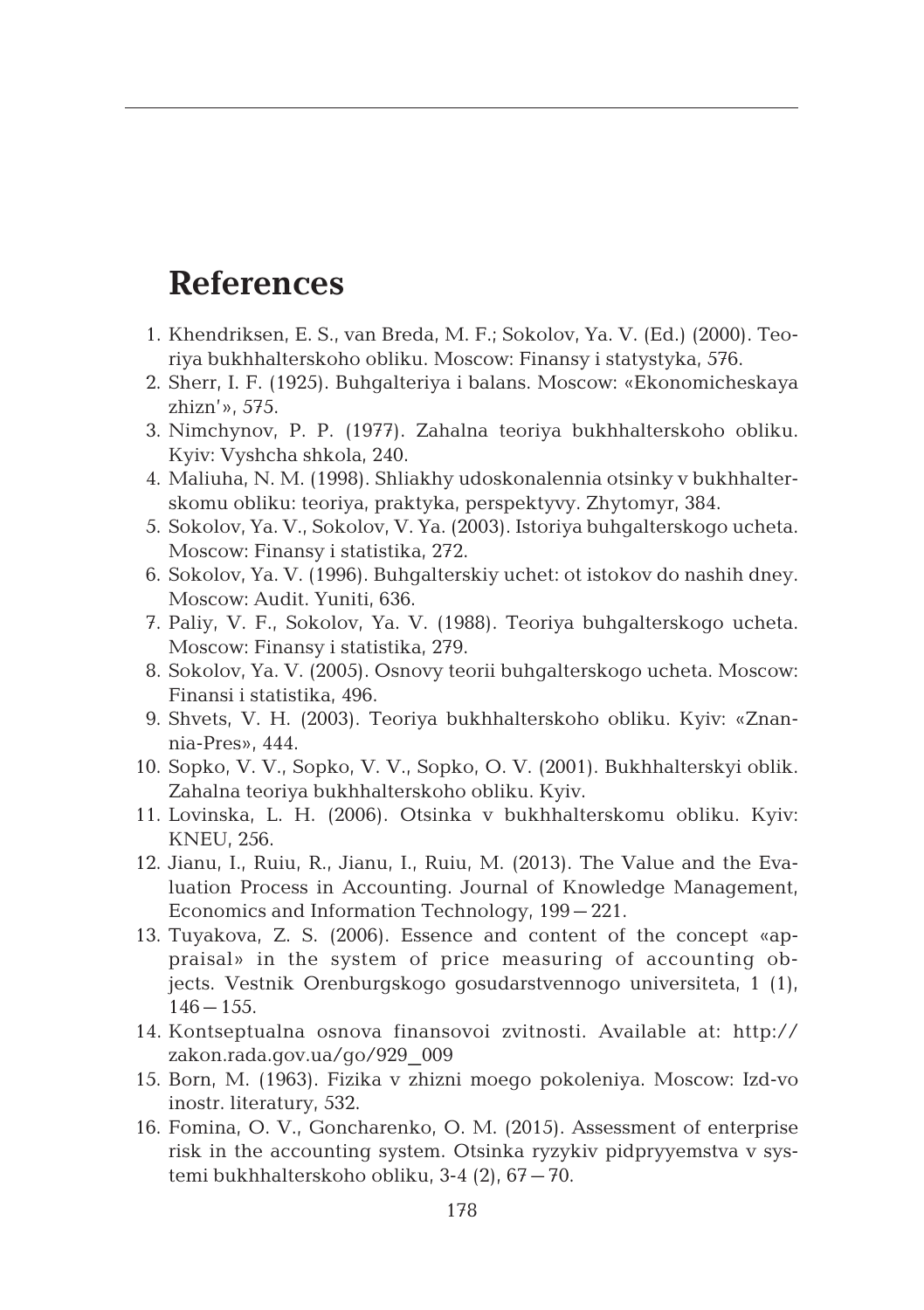- 17. Haidutskyi, P. I., Zhuk, V. M. (2012). Rol bukhhalterskoho obliku v poperedzhenni ekonomichnykh kryz. Ekonomika Ukrainy, 12, 72–82.
- 18. Aleksander, D., Britton, A., Yorissen, E. (2005). Mezhdunarodnye standarty finansovoy otchetnosti: ot teorii k praktike. Moscow: Vershina, 740.
- 19. Evtuh, A. T. (2005). Sistema znaniy o stoimosti. Ekonomicheskiy analiz: teoriya i praktika, 10, 15–24.
- 20. Sigidov, Y. I., Korovina, M. A., Mikhno, E. V. (2015). History of evaluation in Russian accounting. Nauchniy zhurnal KubGAU, 113 (09). Available at: http://ej.kubagro.ru/2015/09/pdf/90.pdf
- 21. Suprunova, I. V. (2012). Rozvytok otsinky v bukhhalterskomu obliku. Problemy teorii ta metodolohiyi bukhhalterskoho obliku, kontroliu i analizu, 3 (24), 481–483.
- 22. Marenych, T. H. (2014). Otsinka v bukhhalterskomu obliku. Visnyk Kharkivskoho natsionalnoho tekhnichnoho universytetu silskoho hospodarstva imeni Petra Vasylenka, 150, 19–25.
- 23. Natsionalne polozhennia (standart) bukhhalterskoho obliku v derzhavnomu sektori 125 «Zminy oblikovykh otsinok ta vypravlennia pomylok», p. 3. Available at: http://zakon.rada.gov.ua/laws/show/z0090-11
- 24. Conceptual Framework for Financial Reporting. Available at: https:// www.ifrs.org/-/media/project/conceptual-framework/fact-sheet-project-summary-and-feedback-statement/conceptual-framework-project-summary.pdf
- 25. Karpova, V. V. (2008). Kontseptsiya otsinky obiektiv bukhhalterskoho obliku. Moscow: KhTREIU, 208.
- 26. Nobes, C. (2001). Asset Measurement Bases in UK and IASC Standards. London.
- 27. Lemishovska, O. S. (2017). Evaluation in accounting principles and retrospective analysis methods. Visnyk Natsionalnoho universytetu «Lvivska politekhnika». Seriia: Menedzhment ta pidpryiemnytstvo v Ukraini: etapy stanovlennia i problemy rozvytku, 862, 155–161.
- 28. Hill, L. E., Owen, D. W. (1984). The Instrumental Philosophy of Economic History and the Institutionalist Theory of Normative Value. Journal of Economic Issues, 18 (2), 581–587. doi: https://doi.org/10.1080/ 00213624.1984.11504258
- 29. Desyat' knig ob arhitekture. Vitruviy | De architectura libri decem. Vitruvius. Glava III. Available at: http://antique.totalarch.com/ de\_architectura\_libri\_decem
- 30. «Traktat o schetah i zapisyah» pervoe v istorii rukovodstvo po buhgalterskomu uchetu. Chast' 2. Glava 12. Available at: https:// www.royal-agency.ru/economic-literature/pacioli/part-2.html
- 31. Gurskaya, M. M. (2015). Pochemu Luka Pacholi schital venecianskiy metod buhgalterii samym predpochtitel'nym. Sovershenstvovaniya ucheta, analiza i kontrolya kak mekhanizmov informacionnogo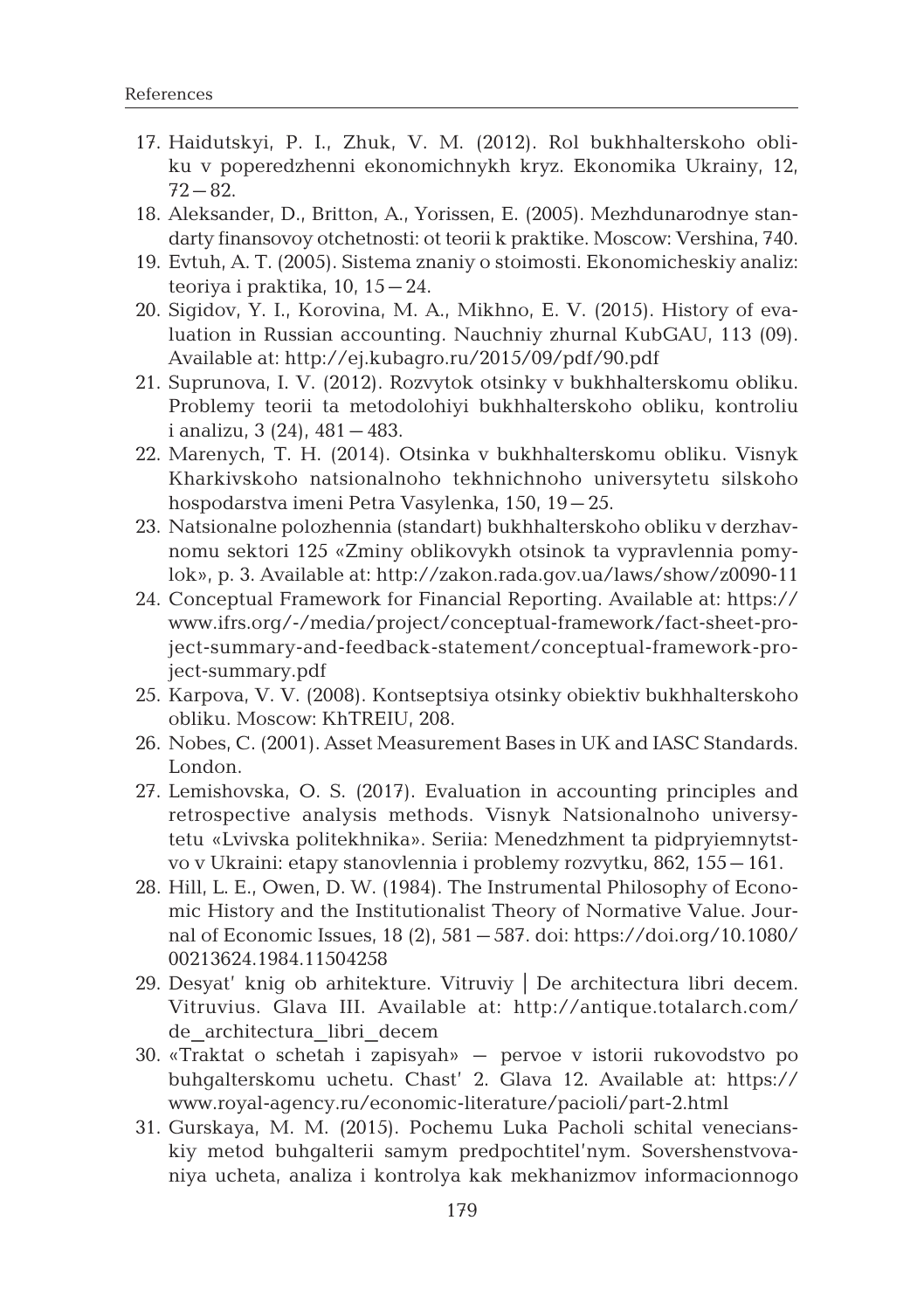obespecheniya ustoychivogo razvitiya ekonomiki: materialy II mezhdunar. nauch.-prakt. konf. Novopolock: PGU, 27–32.

- 32. Antonova, N. A. (2011). Rol' balansovyh teoriy (staticheskoy i dinamicheskoy) v sovremennom buhgalterskom uchete. Noviy universitet, 4, 76–80.
- 33. Savary, J. (1993). Le parfait nеgociant ou instruction pour ce qui regarde le commerc et l'application des ordonnances chez Louis Billaird. Reproduction, Allemagne, 325.
- 34. Ter Vehn Albert (1929). Di Entwicklung der Bilanzauffassungen bis zum ADHGH, in: Jg/6.
- 35. Leonte, E., Gil'bo, A. (1924). Obshchie rukovodyashchie nachala schetovedeniya. Moscow, 192.
- 36. Shmalenbah, O. (2010). Amortizaciya (per. T. Eremenko). Finansy i biznes, 3.
- 37. Kozlovskyi, A. A. (2003). Spravedlyvist yak hnoseolohichnyi pryntsyp prava. Erlikhivskyi zbirnyk, 3, 11–17.
- 38. Aristotel' (1998). Nikomahova etika [V]. Aristotel'. Sochineniya. Vol. 4. Minsk: Literatura, 408.
- 39. Aristotel' (2010). Etika. Moscow: AST, 492.
- 40. Ctrogeckiy, V. M. (2014). Rimskoe pravo. Moscow-Berlin: Direct media, 441.
- 41. Prant, M. (2011). Diocletian's Edict on Maximum Prices of 301 AD. A fragment found in Aigeira. historia.scribere 3, 359–398.
- 42. Summa Theologiae, 2-2Q. Available at: http://www.corpusthomisticum.org/sth3061.html
- 43. Le Goff, Zh. (2010). Srednevekov'e i den'gi: ocherk istoricheskoy antropologi. Sankt-Peterburg: EVRAZIYA, 224.
- 44. Afanas'ev, A. A.(2004). Ekonomicheskaya mysl' v Ispanii XVI veka Salamankskaya shkola. Ekonomika i matematicheskie metody, 40 (4), 26–58.
- 45. Hoffmann, S. (2010). A Historical View on the Political Fair Value Debate in Germany. SSRN Electronic Journal. doi: https://doi.org/ 10.2139/ssrn.1634824
- 46. Emerson, D. J., Karim, K. E., Rutledge, R. W. (2010). Fair Value Accounting: A Historical Review Of The Most Controversial Accounting Issue In Decades. Journal of Business & Economics Research (JBER), 8 (4). doi: https://doi.org/10.19030/jber.v8i4.705
- 47. Walker, R. G. (1992). The SEC's ban on upward asset revaluations and the disclosure of current values. Abacus,  $28(1)$ ,  $3-35$ .
- 48. SFAS No. 157. Fair Value Measurements (2006). Available at: http:// www.fasb.org
- 49. Mizhnarodnyi standart finansovoi zvitnosti 13 (MSFZ 13). Otsinka spravedlyvoi vartosti. Available at: https://zakon.rada.gov.ua/laws/ show/929\_068
- 50. Kireitsev, H. H. (2009). Rehuliuvannia rozvytku bukhhalterskoho obliku v silskomu hospodarstvi Ukrainy. Naukova Dopovid na Mizhnar.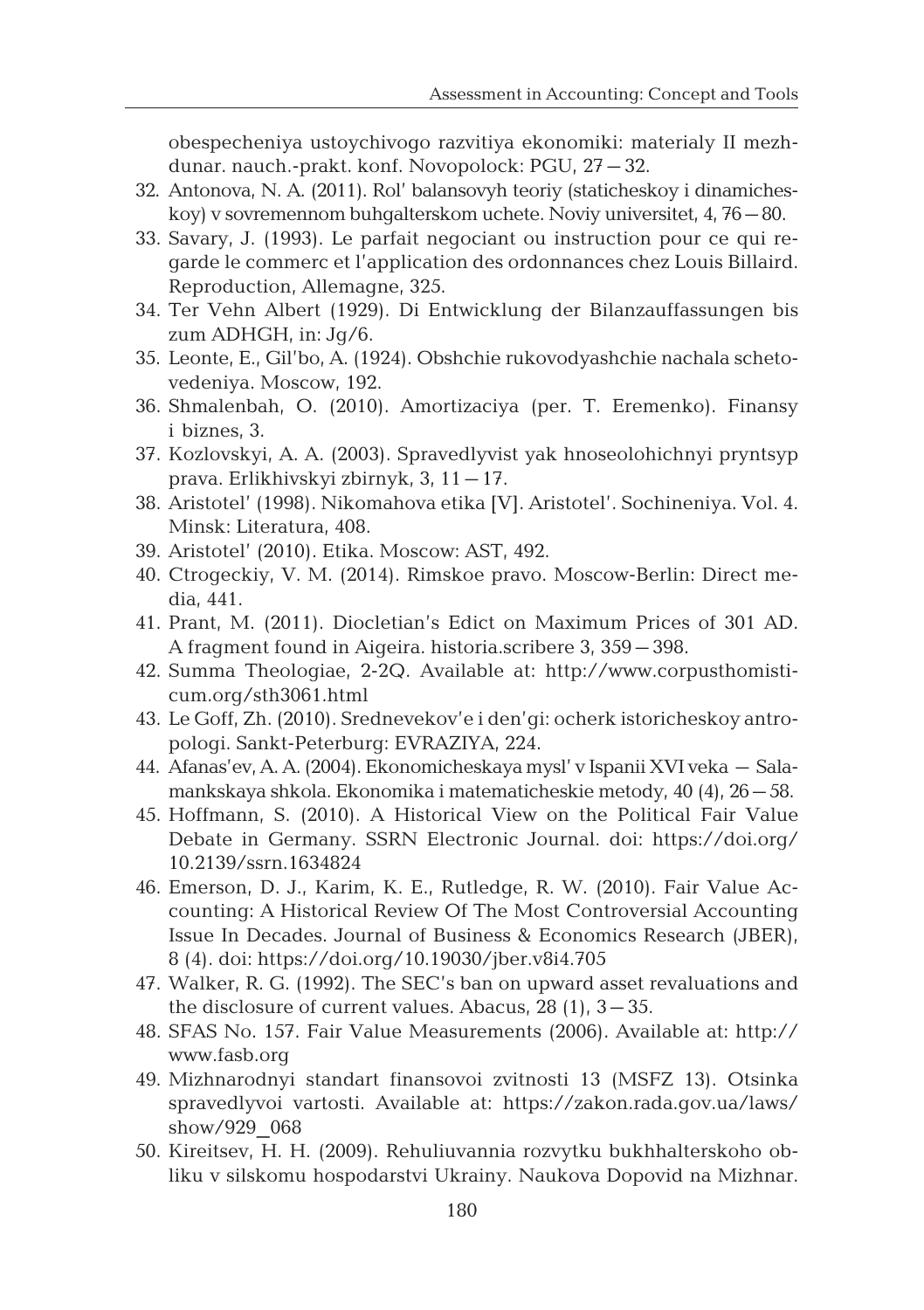nauk.-prakt. konf., prysviach. yuvileiu kafedry bukhhalterskoho obliku Podilskoho derzhavnoho ahrarno-tekhnichnoho un-tu. Kamianets-Podilskyi, 27.

- 51. Koriahin, M. V. (2012). Preconditions of assessment's development in the system of cost accounting business. Kul'tura narodov Prichernomor'ya, 234, 61–65.
- 52. Istoricheskaya stoimost' vs. spravedlivaya stoimost': ne tak daleki, kak kazhutsya. Available at: https://gaap.ru/news/145204/
- 53. Auzan, A. A. (Ed.) (2006). Instytutsiyna ekonomika: nova instytutsionalna ekonomichna teoriya. Moscow: YNFRA-M, 38.
- 54. On Accounting and Financial Reporting in Ukraine. Available at: https://zakon.rada.gov.ua/laws/show/en/996-14
- 55. Prohrama reformuvannia systemy bukhhalterskoho obliku iz zastosuvanniam mizhnarodnykh standartiv, zatverdzhenoi postanovoiu. Kabinetu Ministriv Ukrainy vid 28 zhovtnia 1998 roku No. 1706 (1706-98-p).
- 56. Mizhnarodni standarty finansovoi zvitnosti. Available at: https:// www.minfin.gov.ua/news/view/mizhnarodni-standarty-finansovoizvitnosti--pereklad-ukrainskoiu-movoiu---rik?category=dohidnapolitika&subcategory=buhgalterskij-oblik
- 57. Tuyakova, Z. S. (2006). Sistemnyy podhod k klassifikacii stoimostnyh ocenok v buhgalterskom uchete. Vestnik Orenburgskogo gosudarstvennogo universiteta, 10 (2), 312–321.
- 58. Natsionalne polozhennia (standart) bukhhalterskoho obliku 1 «Zahalni vymohy do finansovoi zvitnosti», zatv. nakazom Minfinu Ukrainy vid 31.03.1999 r. No. 87.
- 59. Polozhennia (standart) bukhhalterskoho obliku 7 «Osnovni zasoby», zatv. nakazom Minfinu Ukrainy vid 27.04.2000 r. No. 92.
- 60. Polozhennia (standart) bukhhalterskoho obliku 32 «Investytsiyna nerukhomist», zatv. nakazom Ministerstvom finansiv Ukrainy vid 02.07.2007 r. No. 779.
- 61. Polozhennia (standart) bukhhalterskoho obliku 28 «Zmenshennia korysnosti aktyviv», zatv. nakazom Ministerstvom finansiv Ukrainy vid 24.12.2004 r. No. 817.
- 62. Bondar, M. I. (2001). Oblik i audyt osnovnykh zasobiv (na materialakh ahrarnykh pidpryiemstv Kyivskoi oblasti). Kyiv, 22.
- 63. Holov, S. F. (2007). Spravedlyva vartist ta yii mistse v systemi otsinok bukhhalterskoho obliku. Bukhhalterskyi oblik i audyt, 4, 3–18.
- 64. Dzhihadze, T. (2012). Pervonachal'naya ocenka osnovnyh sredstv po MSFO i P(S)BU. Ekspress-analiz zakonodatel'nyh i normativnyh aktov, 17-18, 21–36.
- 65. Kozak, V. H. (2010). Vyznannia ta otsinka osnovnykh zasobiv. Materialy Mizhnarodnoi nauk.-prakt. konf. Ternopil: TDEU, 117–118.
- 66. Kirei, O. (2001). Vartisne «vbrannia» osnovnykh zasobiv. Bukhhalteriya, 39 $(1)$ , 40 - 46.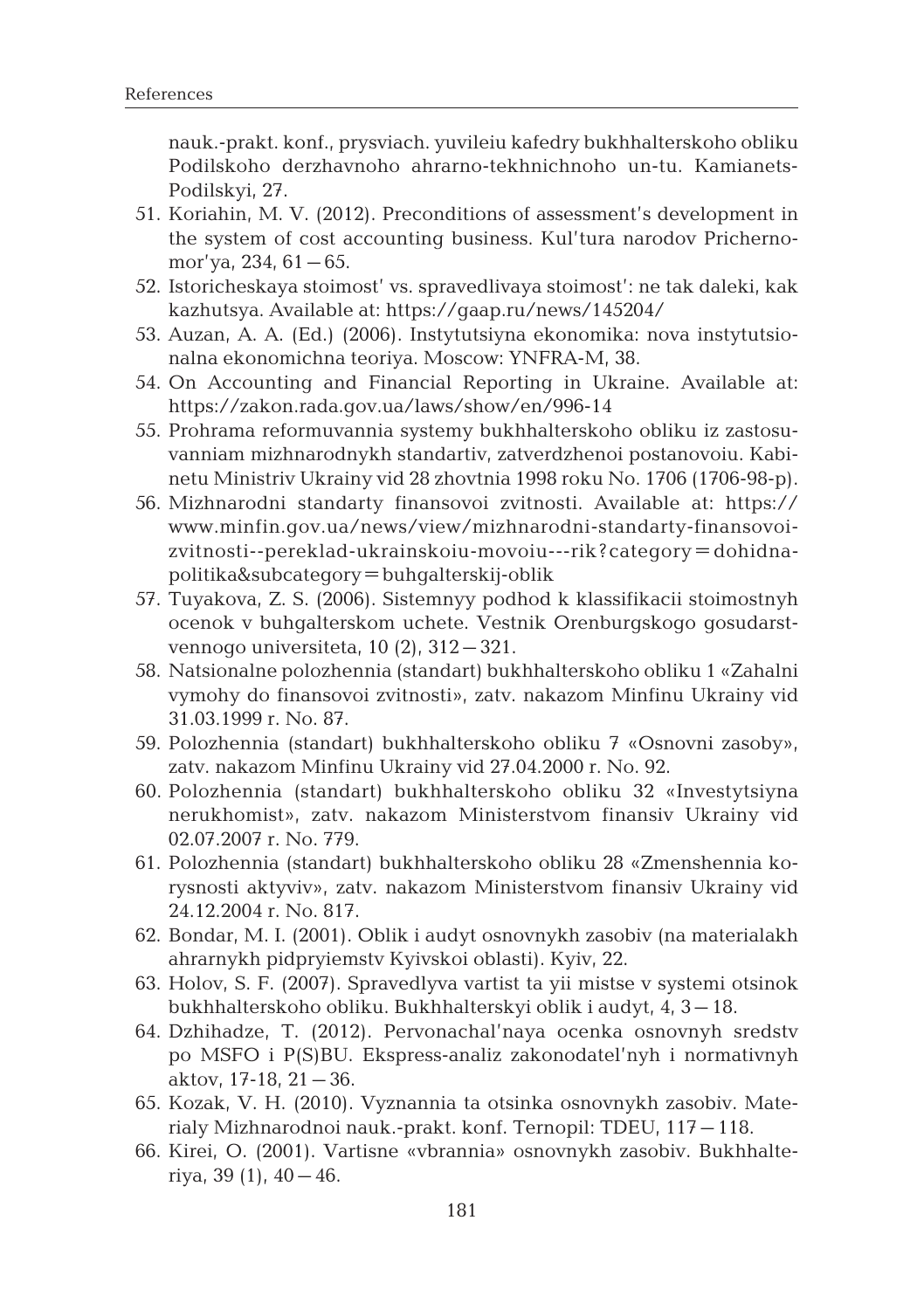- 67. Krot, Yu. M. (2011). Otsinka dovhostrokovykh aktyviv yak vazhlyvyi element oblikovoi polityky pidpryiemstva. Ekonomika APK, 8, 76–81.
- 68. Maliuha, N., Zamula, I. (2008). Zemlia v systemi bukhhalterskoho obliku: vyznannia, otsinka, metodyka vidobrazhennia. Bukhhalterskyi oblik i audyt, 5, 15.
- 69. Makeieva, O. V. (2008). Suchasni pidkhody do otsinky osnovnykh zasobiv u bukhhalterskomu obliku ta finansoviy zvitnosti. Visnyk sotsialno-ekonomichnykh doslidzhen, 31, 223–228.
- 70. Naumchuk, O. A. (2010). Metodyka otsinky y obliku vytrat na vidnovlennia osnovnykh zasobiv z urakhuvanniam pryntsypu suttievosti. Visnyk Donetskoho natsionalnoho universytetu i torhivli im. M. Tuhan-Baranovskoho, 4 (48), 363–371.
- 71. Strybul, O. V. (2009). Obiektyvna otsinka osnovnykh zasobiv yak baza dlia narakhuvannia amortyzatsiyi. Teoriyi mikro- i makroekonomiky, 33, 183–188.
- 72. Maliuha, N. M. (1998). Otsinka v bukhhalterskomu obliku: rozvytok uiavlen. Visnyk ZhITI. Ekonomichni nauky, 7, 23–32.
- 73. Blank, I. A. (2001). Finansoviy menedzhment: ucheniy kurs. Kyiv: Nika-Centr-El'ga, 528.
- 74. Ivashkevich, V. V. (2002). Metodologicheskiy sovet po buhgalterskomu uchetu. Buhgalterskiy uchet, 2, 62.
- 75. Kuter, M. I. (2000). Teoriya i principy buhgalterskogo ucheta. Moscow: Finansy i statistika, Ekspertnoe byuro, 58.
- 76. Kovalev, V. V., Volkova, O. N. (2002). Analiz hozyaystvennoy deyatel'nosti predpriyatiya. Moscow: OOO «TK Velbi», 424.
- 77. Paliy, V. F. (2004). Buhgalterskiy uchet: sub'ektivnye suzhdeniya i ob'ektivnye reali. Buhgalterskiy uchet, 9, 5–10.
- 78. Hudzynskyi, O. D., Kireitsev, H. H., Savchuk, V. K. (2005). Ekonomichna teoriya i realizatsiya yii polozhen v mekhanizmakh rozvytku APK. Ekonomichna teoriia, 32, 80–95.
- 79. Mizes Lyudvig fon (2000). Chelovecheskaya deyatel'nost': Traktat po ekonomicheskoy teorii. Moscow: OAO «NPO «Ekonomika», 125.
- 80. Kutsmida, N. (2011). Sobivartist: praktychni momenty vid DPAU. Debet-Kredyt, 43, 26–29.
- 81. Shchodo skladannia finansovoi zvitnosti: lyst Ministerstva finansiv Ukrainy vid 05.09.2011 r. No. 31-08410-07-29/21847. Available at: http://tax.38044.org/UA/5612
- 82. Metodychni rekomendatsiyi z bukhhalterskoho obliku osnovnykh zasobiv, zatverdzheni Nakazom Ministerstva finansiv vid 30.09.2003 r. No. 561. Available at: http://zakon.rada.gov.ua/rada/show/v0561201-03
- 83. Pro otsinku maina, mainovykh prav i profesiynoi otsinochnoi diyalnosti v Ukraini: Zakon Ukrainy: stanom na 12.07.2001 r. No. 2658-III. Verkhovna Rada Ukrainy (2001). Kyiv: Parlam. vyd-vo.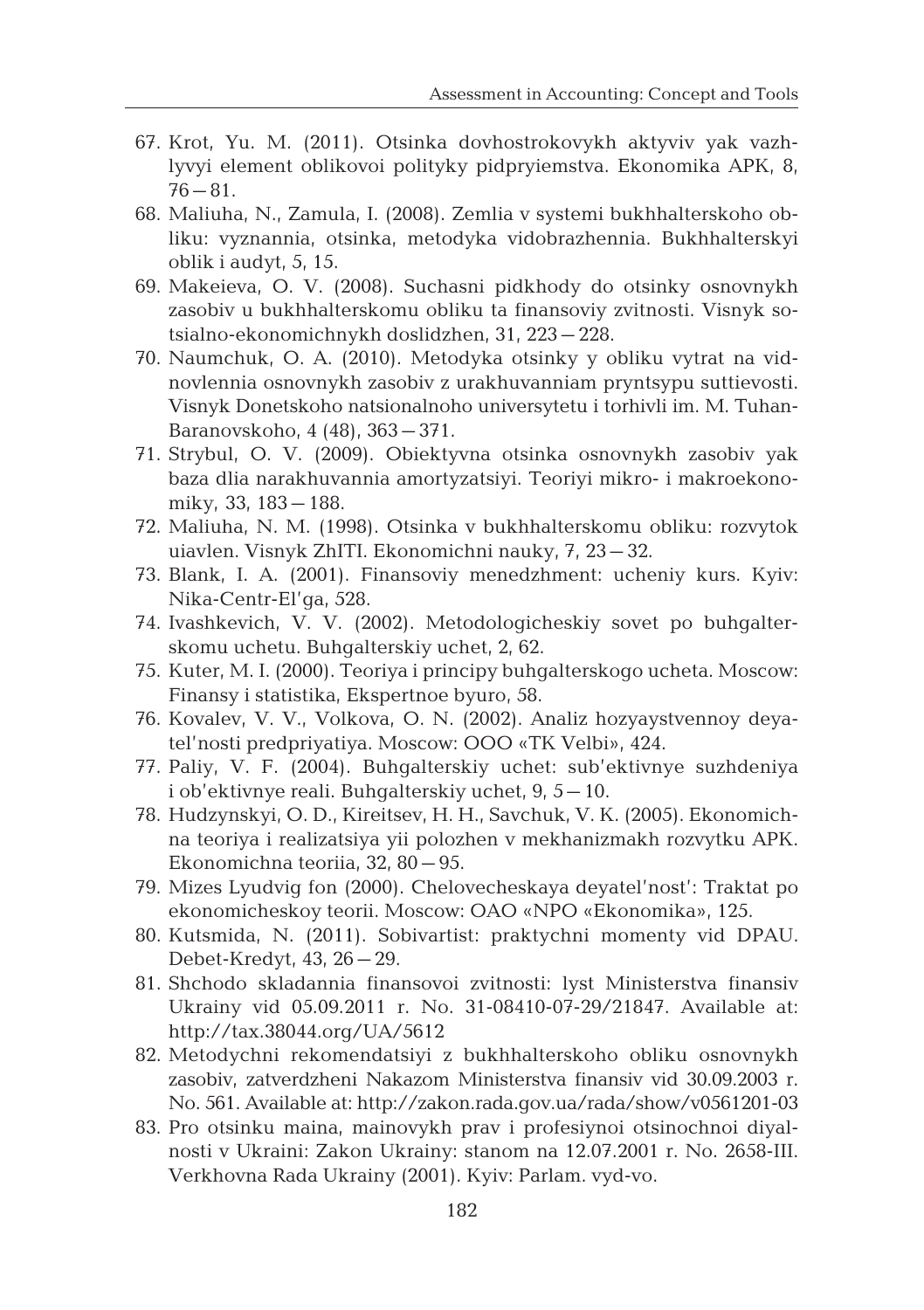- 84. Kodeks Ukrainy pro administratyvni pravoporushennia vid 07.12.84 r. No. 8073-X.
- 85. Posylaieva, K. I., Krot, Yu. O. (2011). Otsinka vyrobnychykh zapasiv pry yikh vykorystanni. Visnyk Kharkivskoho NAU im. V. V. Dokuchaieva. Seriya: Ekonomichni nauky, 8, 25.
- 86. Honcharov, Yu. V., Kravchenko, I. V.(2011). Otsinka vyrobnychykh zapasiv: vitchyznianyi ta zarubizhnyi dosvid. Oblik i finansy APK, 1, 50–53.
- 87. Kiliar, O. (2009). Teoretyko-metodychni osnovy otsinky zapasiv. Halytskyi ekonomichnyi visnyk, 1, 145–152.
- 88. Dombrovska, N. R. (2011). Metody otsinky vyrobnychykh zapasiv pidpryiemstva pry yikh vykorystanni zghidno natsionalnykh standartiv. Vseukrainskyi naukovo-vyrobnychyi zhurnal. Innovatsiina ekonomika, 7 (26), 137–143.
- 89. Polozhennia (standart) bukhhalterskoho obliku 9 «Zapasy», zatverdzheno nakazom Ministerstva finansiv Ukrainy vid 20.10.1999 r. No. 246.
- 90. Davydov, H. M. Oblikova polityka. Available at: https://pidruchniki.com/ 1584072045997/buhgalterskiy\_oblik\_ta\_audit/oblikova\_politika
- 91. Zahorodniy, A. H., Partyn, H. O. (2004). Bukhhalterskyi oblik: osnovy teoriyi ta praktyky. Kyiv: T-vo «Znannia», KOO, 377.
- 92. King, A. (2011). Fair Value for Financial Reporting: Meeting the New FASB Requirements. Мoscow, 28.
- 93. Cheporov, V. V. (2009). Crisis of conception of «fair value». Scientific Notes of Taurida National V. Vernadsky University. Series: Economy and Managemen, 22 (61 (1)), 129–138.
- 94. Tuyakova, Z. S. (2005). Istoricheskie predposylki razvitiya koncepciy stoimostnoy ocenki v razlichnyh modelyah buhgalterskogo ucheta. Vestnik Orenburgskogo gosudarstvennogo universiteta, 8, 155–166.
- 95. International Valuation Standards. Available at: http://smao.ru/files/ dok\_novosti/2013/perevod\_mco.pdf
- 96. Kay, J. (2010). True and fair values melt under a spotlight. The Financial Times.
- 97. Pryntsyp «spravedlyvoi vartosti» maie buty odnym iz kliuchovykh u mizhnarodnykh standartakh obliku, stverdzhuie hlobalna orhanizatsiya. Available at: http://old.epravda.com.ua/press/2009/03/17/ 185640/view\_print/
- 98. Koriahin, M. V. (2012). Otsiniuvannia vartosti pidpryiemstva v systemi bukhhalterskoho obliku. Lviv: TOV «Interservis», 262.
- 99. Pro zatverdzhennia Natsionalnoho standartu No. 1 «Zahalni zasady otsinky maina i mainovykh prav»: Postanova Kabinetu ministriv Ukrainy vid 10 veresnia 2003 r. No. 1440.
- 100. Krush, P. V., Polishchuk, S. V. (2004). Otsinka biznesu. Kyiv: Tsentr navchalnoi literatury, 264.
- 101. Koryagin, M., Shevchuk, V. (2012). Theoretical and methodological basis of enterprise's cost evaluation. Ekonomist, 10, 58–60.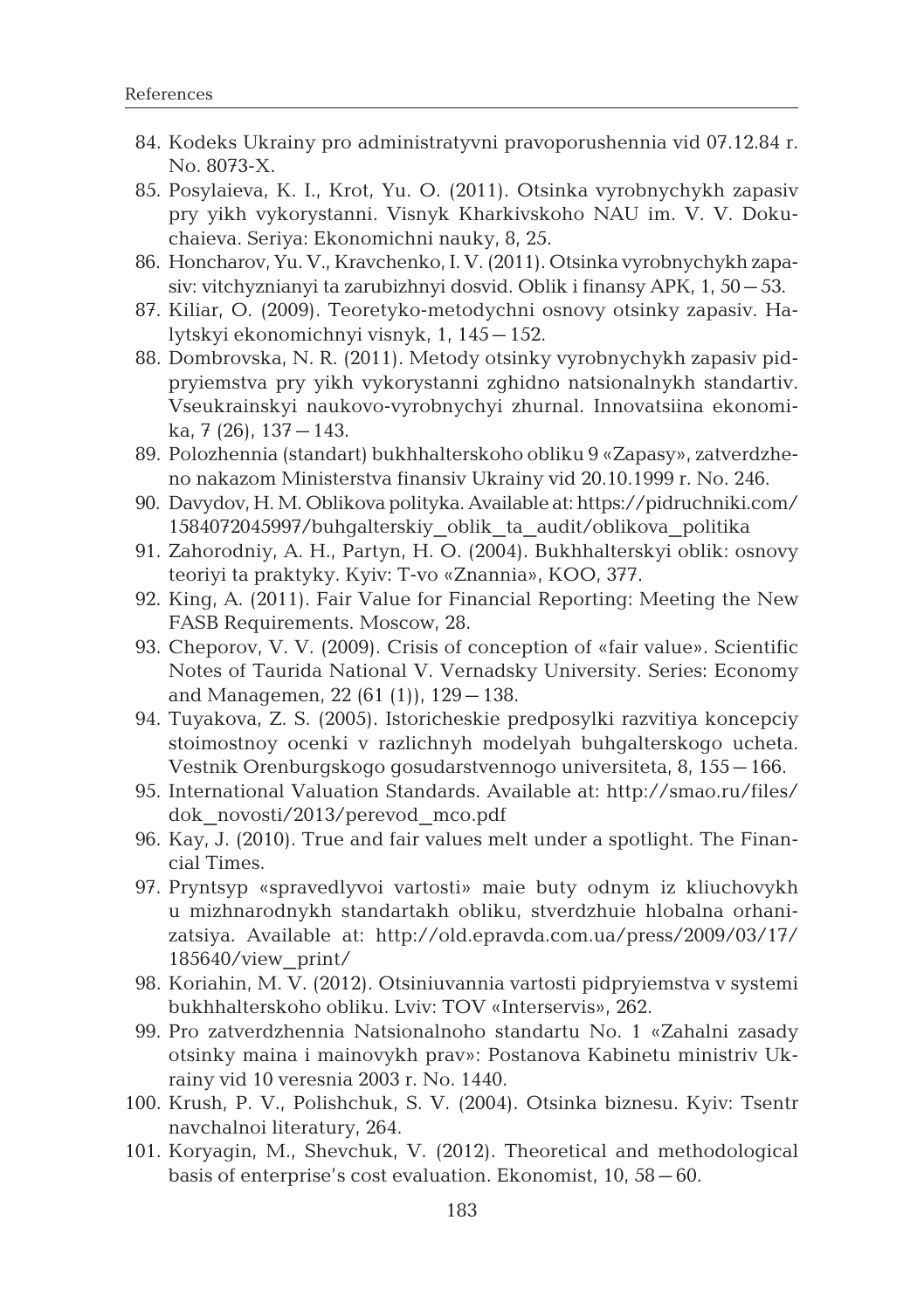- 102. Holubieva, T. S., Kolos, I. V. (2006). Metodolohichni pidkhody do otsinky efektyvnosti diialnosti pidpryiemstva. Aktualni problemy ekonomiky, 5, 66–71.
- 103. Lee, K., Antill, N. (2005). Company Valuation Under IFRS: Interpreting and Forecasting Accounts Using International Financial Reporting Standards. Harriman House Publishing, 406.
- 104. Mendrul, O. H.(2002). Upravlinnia vartistiu pidpryiemstv. Kyiv: KNEU, 272.
- 105. Kartseva, V. V., Mikhailova, N. V. (2013). The role of evaluation in the management of the company value. Naukovyi visnyk Poltavskoho universytetu ekonomiky i torhivli, 3 (59), 186–189.
- 106. Kutsyk, V. I., Yavtuhovska I. V., (2015). Methods and approaches to the company valuation: theoretical aspect, problems of their use. Visnyk Lvivskoi komertsiinoi akademiyi. Seriya ekonomichna, 48, 82–87.
- 107. Richard, B., Myers, S. (1996). Principles of Corporate Finance. Burr Ridge, IL: Irwin/McGraw-Hill.
- 108. Foster, G. (1986). Financial Statement Analysis. Englewood Cliffs. NJ: Prentice-Hall, Inc., 625.
- 109. Babiy, O. M., Malyshko, V. S., Pudycheva, H. O. (2016). Upravlinnia vartistiu pidpryiemstva. Odessa: ONEU, rotaprynt, 207.
- 110. Kostyrko, R. O., Tertychna, N. V., Shevchuk, V. O.; Chumachenko, M. H. (Ed.) (2008). Kompleksna otsinka vartosti pidpryiemstva. Kharkiv: Faktor, 278.
- 111. Kouplend, T., Koller, T. (2002). Stoimost' kompanii: ocenka i upravlenie. Moscow: ZAO»Olimp-Biznes», 576.
- 112. Business Valuations (2015). Measuring Business Interruption Losses and Other Commercial Damages, 285–314. doi: https://doi.org/ 10.1002/9781119204381.ch8
- 113. International Valuation Standards Overview. Available at: http:// www.myappraisalinstitute.org/education/course\_descrb/default.aspx? prgrm\_nbr=845
- 114. Rappaport, A. (1996). Creating Shareholder Value. The New Standard for Business Performance. New York: Free Press.
- 115. Ostrovska, H. (2008). Upravlinnia vartistiu: suchasni instrumenty otsinky korporatyvnoi efektyvnosti. Svit finansiv, 3 (16), 106–116.
- 116. Bezverkhnia, Yu. V. (2013). Vybir standartiv vedennia upravlinskoho obliku. Zbirnyk naukovykh prats Tavriyskoho derzhavnoho ahrotekhnolohichnoho universytetu (ekonomichni nauky), 1 (1), 52–58.
- 117. Mezhdunarodniy opyt reglamentacii upravlencheskogo ucheta. Available at: https://studme.org/72957/buhgalterskiy\_uchet\_i\_audit/ mezhdunarodnyy\_opyt\_reglamentatsii\_upravlencheskogo\_ucheta
- 118. Fomina, O. V. (2015). Managerial accounting principles. Actual problems of economics, 9, 392–397.
- 119. Kozlova, O. V. (2012). Standartizaciya upravlencheskogo ucheta zatrat v holdingovyh kompaniyah. Audit i finansoviy analiz, 5, 49–52.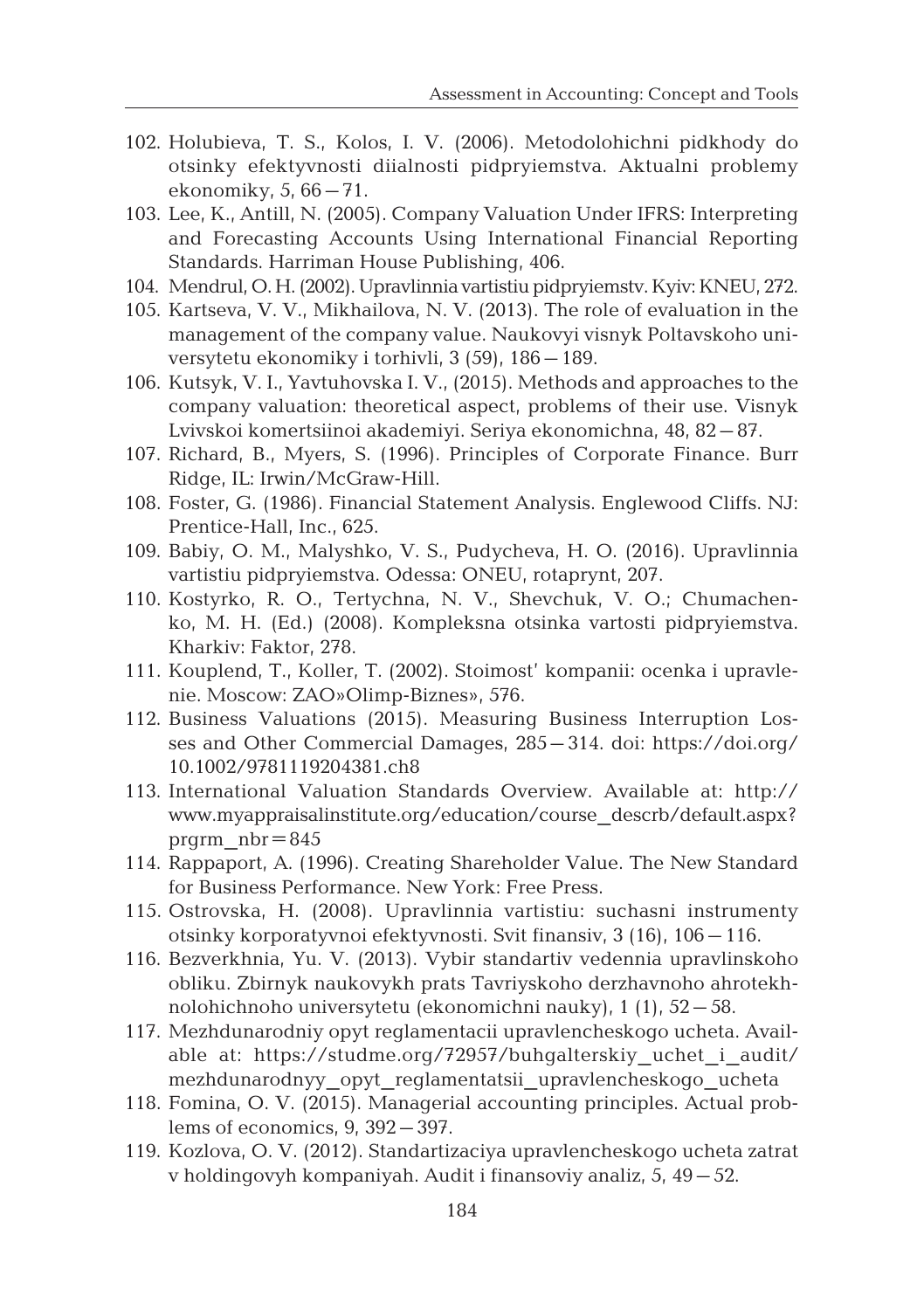- 120. Pro standartyzatsiyu: Zakon Ukrainy (2014). Vidomosti Verkhovnoi Rady (VVR), No. 31, St. 1058.
- 121. Vitkin, L., Lutsenko, D. (2013). Model of Reforming the Standardization System in the Context of Ukraine's International Obligations and Considering the Need to Modernize the Economy. Standartyzatsiya. Sertyfikatsiya. Yakist, 3, 3–12.
- 122. Yanovytska, G. B., Verhola, U. V. (2015). Standardization and certification as agents for safety and quality provision of goods, works, services. Naukovyi visnyk Lvivskoho derzhavnoho universytetu vnutrishnikh sprav. seriya yurydychna, 2, 97–107.
- 123. Mizhnarodni standarty otsinky 2011 (2012). UTO. Kyiv: «Avanpost-Prym», 144.
- 124. Voronin, V. O., Liantse, E. V., Mamchyn, M. M. (2014). Analityka rynku nerukhomosti: metodolohiya ta pryntsypy suchasnoi otsinky. Lviv: vydavnytstvo «Mahnoliya», 304.
- 125. Smith, G. V., Parr, R. L. (1994). Valuation of Intellectual Property and Intangible Assets. New York: John Wiley & Sons.
- 126. Lashkov, S. M. (2012). Pravova pryroda mizhnarodnykh standartiv otsinky maina. Visnyk Luhanskoho derzhavnoho universytetu, 4, 117–124.
- 127. Opara, V. M., Dombrovska, O. A. (2016). Standartyzatsiyi u sferi otsinky zemli. Visnyk Kharkivskoho natsionalnoho universytetu imeni V. N. Karazina. Seriya: Heolohiya. Heohrafiia. Ekolohiya, 44, 129–136.
- 128. Otsinka nerukhomoho maina: Natsionalnyi standart No. 2: za stanom na 28 zhovt. 2004 r. Kabinet Ministriv Ukrainy. Available at: https:// zakon.rada.gov.ua/laws/show/1442-2004-%D0%BF
- 129. Evropeyskie standarty ocenki. Available at: http://7267507.ru/?page\_  $id = 4012$
- 130. Vorotina, L. I., Vorotin, V. Ye., Lisniak, V. H., Polishchuk, V. M. (2005). Otsinka maina v Ukraini. Vol. 1. Nerukhome maino. Kyiv: Vyd. Yevrop. universitetu, 216.
- 131. Sistema ocenochnoy deyatel'nosti v SShA. Available at: https:// srosovet.ru/activities/international/us-structure-appraisers/
- 132. RICS can trace its history right back to 1792 when the Surveyors Club was formed. Available at: https://web.archive.org/web/20141201001650/ http:/www.rics.org/uk/about-rics/who-we-are/history/
- 133. Ocenka nedvizhimosti. Available at: http://libraryno.ru/4-2-mezhdunarodnye-standarty-ocenki-ocen\_nedvig/
- 134. Pro otsinku zemel: Zakon Ukrainy 11.12.2003. Available at: http:// zakon.rada.gov.ua/laws/show/1378-15
- 135. Pro zatverdzhennia metodyky otsinky maina: vid 10 hrud. 2003 r. Kabinet Ministriv Ukrainy. Available at: http://zakon.rada.gov.ua/laws/ show/1891-2003-%D0%BF
- 136. Otsinka tsilisnykh mainovykh kompleksiv: Natsionalnyi standart No. 3: za stanom na 29 lystop. 2006 r. No. 1655. Kabinet Ministriv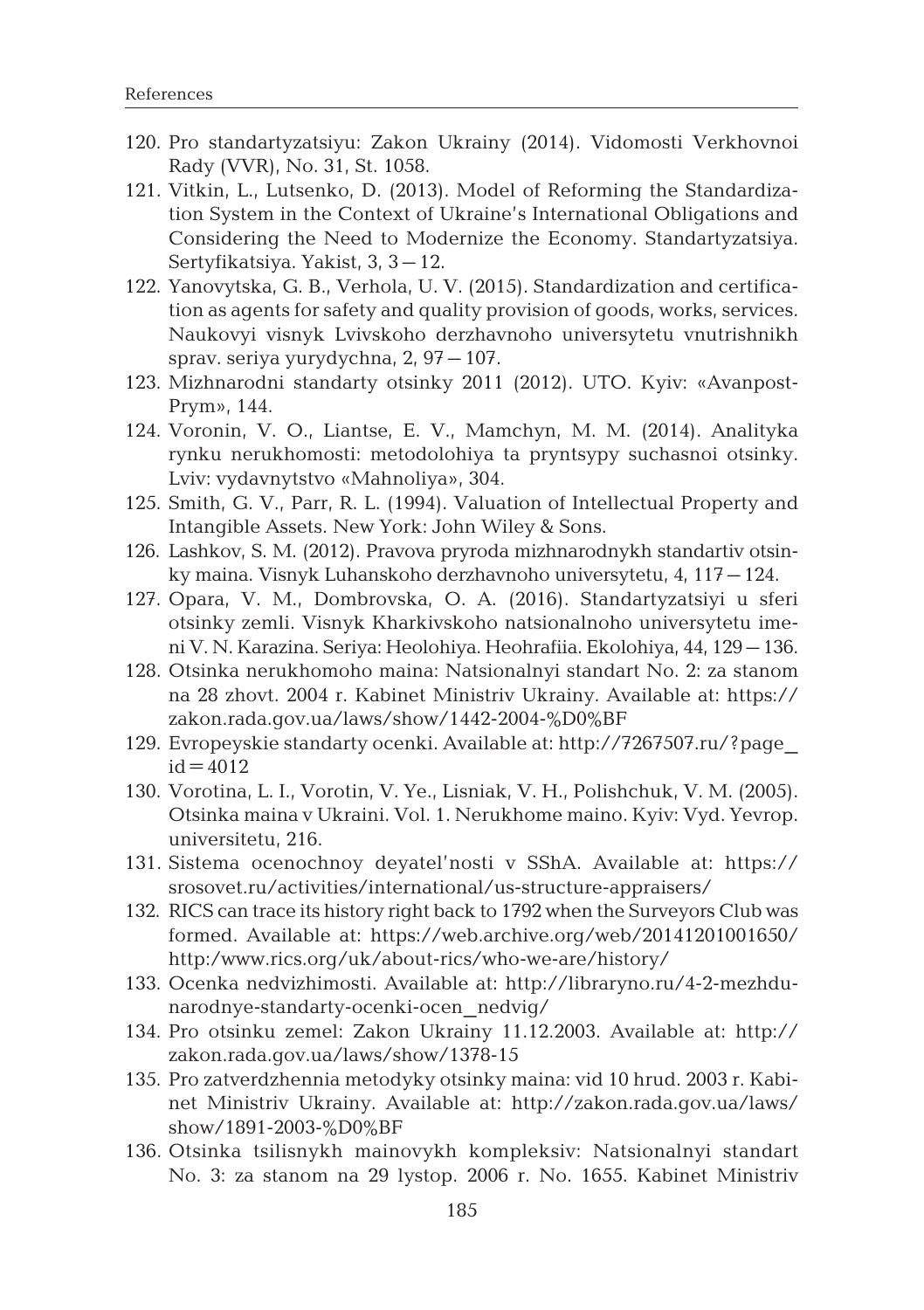Ukrainy. Available at: https://zakon.rada.gov.ua/laws/show/1655- 2006-%D0%BF

- 137. Otsinka mainovykh prav intelektualnoi vlasnosti: Natsionalnyi standart No. 4: za stanom na 3 zhovt. 2007 r. Kabinet Ministriv Ukrainy. Available at: https://zakon.rada.gov.ua/laws/show/1185-2007-%D0%BF
- 138. Fernandez, A. Fair valuation of real estate. BIS Papers No 21. Available at: https://www.imf.org/external/pubs/ft/reif/2005/eng/ch8.pdf
- 139. Astrakhantseva, I. A. (2011). Finansove modeliuvannia vartosti pidpryiemstv u nevyznachenykh ekonomichnykh umovakh. Fundamentalni doslidzhennia, 4, 154–160.
- 140. Loikо, V. V., Kalabuhova, A. V. (2015). Business valuation as a tool of managing company value. International scientific journal, 8, 126–130.
- 141. Holov, S. F. (2008). Suchasnyi stan ta perspektyvy rozvytku bukhhalterskoho obliku v Ukraini. Kyiv, 481.
- 142. Ershovа, N. U. (2014). The quality of accounting information: a methodological approach to assessment. Actual problems of economics, 8, 368–374.
- 143. Kuznetsova, S. A. (2007). Bukhhalterskyi oblik v systemi formuvannia upravlinskoi informatsiyi: metodolohiya ta praktyka. Melitopol: Tavriyskyi derzhavnyi ahrotekhnolohichnyi universytet, 297.
- 144. Nidlz, B., Anderson, Kh., Kolduell, D. (2000). Principles of Accounting. Finansy i Statistika Publ., 496.
- 145. Grey, S. Dzh., Nidlz, E. B. (2006). Finansoviy uchet: global'niy podhod. Moscow: Volters Kluver, 614.
- 146. Khendriksen, E. S., Van Breda, M. F. (2000). Theory of accounting. Finansy i Statistika Publ., 576.
- 147. Vud, F. (2002). Buhgalterskiy uchet dlya predprinimateley. Ch. 1. Moscow: Askeri, 250.
- 148. Kieso, D. E., Weygandt, J. J., Warfield, T. D. (2013). Intermediate accounting. Wiley, 1557.
- 149. Porter, G. A., Norton, C. L. (2007). Financial accounting. Massachusetts, The Dryden Press, 654.
- 150. Harvey, D., McLaney, E., Atrill, P. (2013). Accounting for business. London, 464. doi: https://doi.org/10.4324/9780080939025
- 151. Adams, R. (1995). Audit fundamentals. UNITI Publ., 398.
- 152. Defliz, F. L., Dzhenik, G. R., O'Reilli, V. M., Khirsh, M. B.; Sokolov, Ya. V. (Ed.) (1997). Montgomery Audit. Translated from Engl. UNITI Publ., 542.
- 153. Zheng, D. (2015). Education management and management science. CRC Press, 690. doi: https://doi.org/10.1201/b18636
- 154. Wood, F., Sangster, A. (2008). Business accounting. London: Saffron House Publ., 769.
- 155. Hertati, L., Zarkasyi, H. W. (2015). Effect of competence user information system, the quality of accounting systems management and implications insastisfaction user information system (State owner in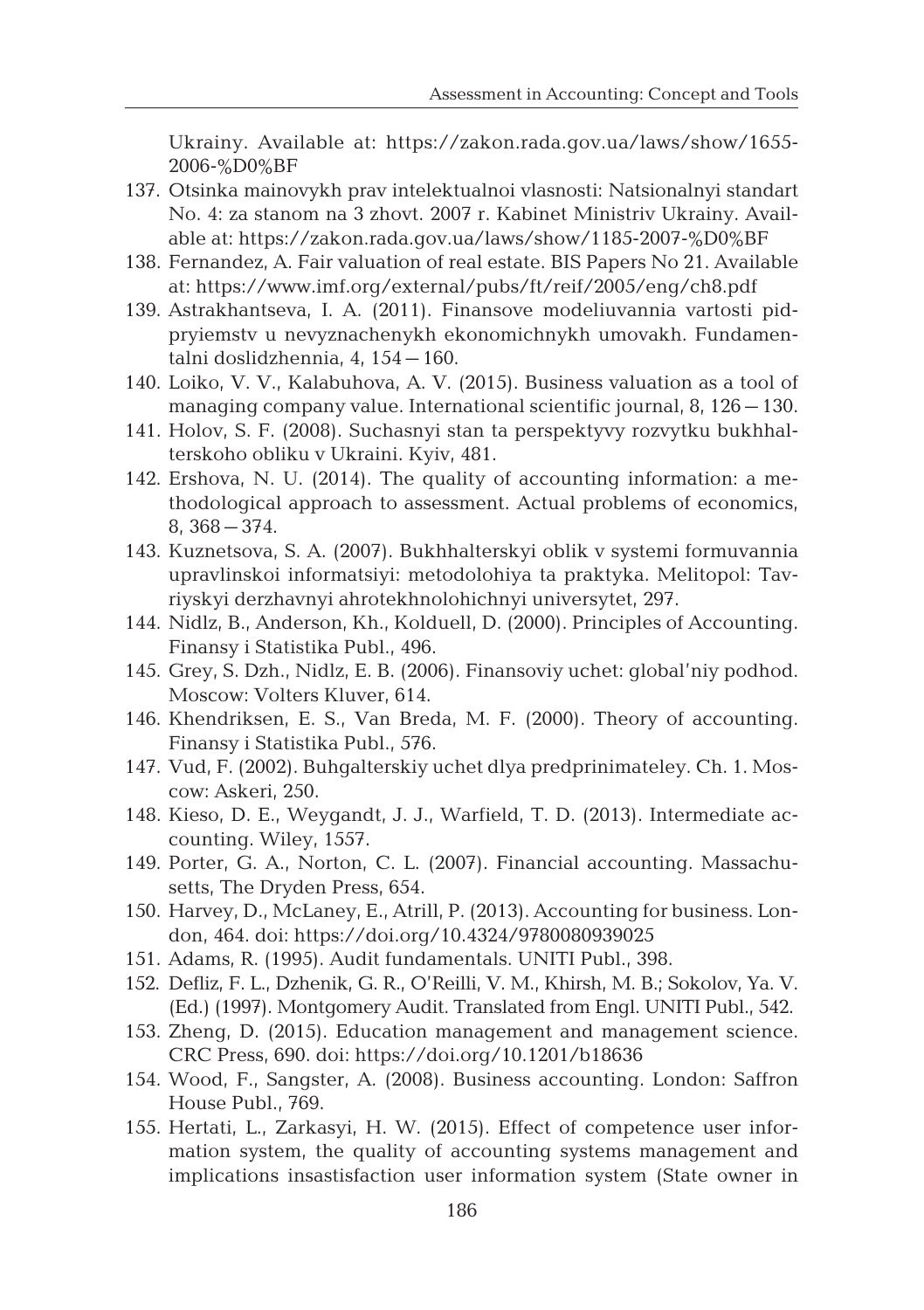Sumatera Selatan). European Journal of Accounting, Auditing and Finance Research, 3 (2), 35–60.

- 156. Ojo, M., Akkeren, J. V. (2017). Value Relevance of accounting information in capital markets. Melbourne: IGI Global, 323. doi: https://doi.org/ 10.4018/978-1-5225-1900-3
- 157. Presnyakov, S. (2007). O kriteriyah kachestva v buhgalterskom uchete i audite. Available at: http://www.audit-it.ru/articles/audit/a104/ 43905.html
- 158. Arens, E. A., Lobbek, Dzh. K. (2001). Audit. Moscow: Finansy i statistika. 551.
- 159. Budko, O. (2014). Methods of estimation of accounting information's quality. Ekonomika ta derzhava, 3, 54–57.
- 160. R 50.1.018-98 Obespechenie stabil'nosti tekhnologicheskih processov v sistemah kachestva po modelyam standartov ISO serii 9000. Kontrol'nye karty Shuharta (1998). Moscow. Available at: http://www. gosthelp.ru/text/R50101898Obespecheniestab.html
- 161. Mauch, P. D. (2010). Quality Management: Theory and Application. CRC Press. Available at: https://epdf.tips/download/quality-management-theory-and-application.html
- 162. Dudko, P. (2017). The benefits and risks of QFD (quality function deployment) method implementation at enterprise. Формування ринкових відносин в Україні, 12, 110–114. Available at: http:// nbuv.gov.ua/UJRN/frvu\_2017\_12\_22
- 163. Meiting, L. (2017). Methodological approaches to the estimation of the market value of the enterprise. Ekonomika i socium, 5 (36). Available at: http://iupr.ru/domains\_data/files/zurnal\_36/Lyu%20Myaytinstatya-2..pdf
- 164. Derev'yanko, Y. M., Lukash, O. A., Starchenko, L. V. (2013). Improving Approaches to Evaluation of the Company. Mechanism of Economic Regulation, 4, 93–99.
- 165. Nikolaenko, A. A., Efimova, M. G. (2013). Ocenka biznesa metodom chistyh aktivov. Nauka YUUrGU: materialy 67-y nauchnoy konferencii. Sekcii social'no-gumanitarnyh nauk. Ural'sk: Yuzhno-Ural'skiy gosudarstvenniy unіversitet, 1525–1530.
- 166. Kontseptualna osnova finansovoi zvitnosti v redaktsii 2018 roku (korotkyi ohliad). Available at: https://zakon.help/article/konceptualna-osnova-finansovoi-zvitnosti-msfz-v/
- 167. Agentskie konflikty. Available at: https://pravo.studio/knigi-finansovyiy-menedjment/agentskie-konfliktyi-47781.html
- 168. Butynets, F. F., Horetska, L. L. (2003). Bukhhalterskyi oblik u zarubizhnykh krainakh. Zhytomyr: ZhITI, 544.
- 169. Gul'penko, K. V. (2012). Razvitie ucheta dlya celey upravleniya v sovremennyh usloviyah. Materialy XI mezhdunarodnoy nauchno-prakticheskoy konferencii. Sankt-Peterburg, 15–18.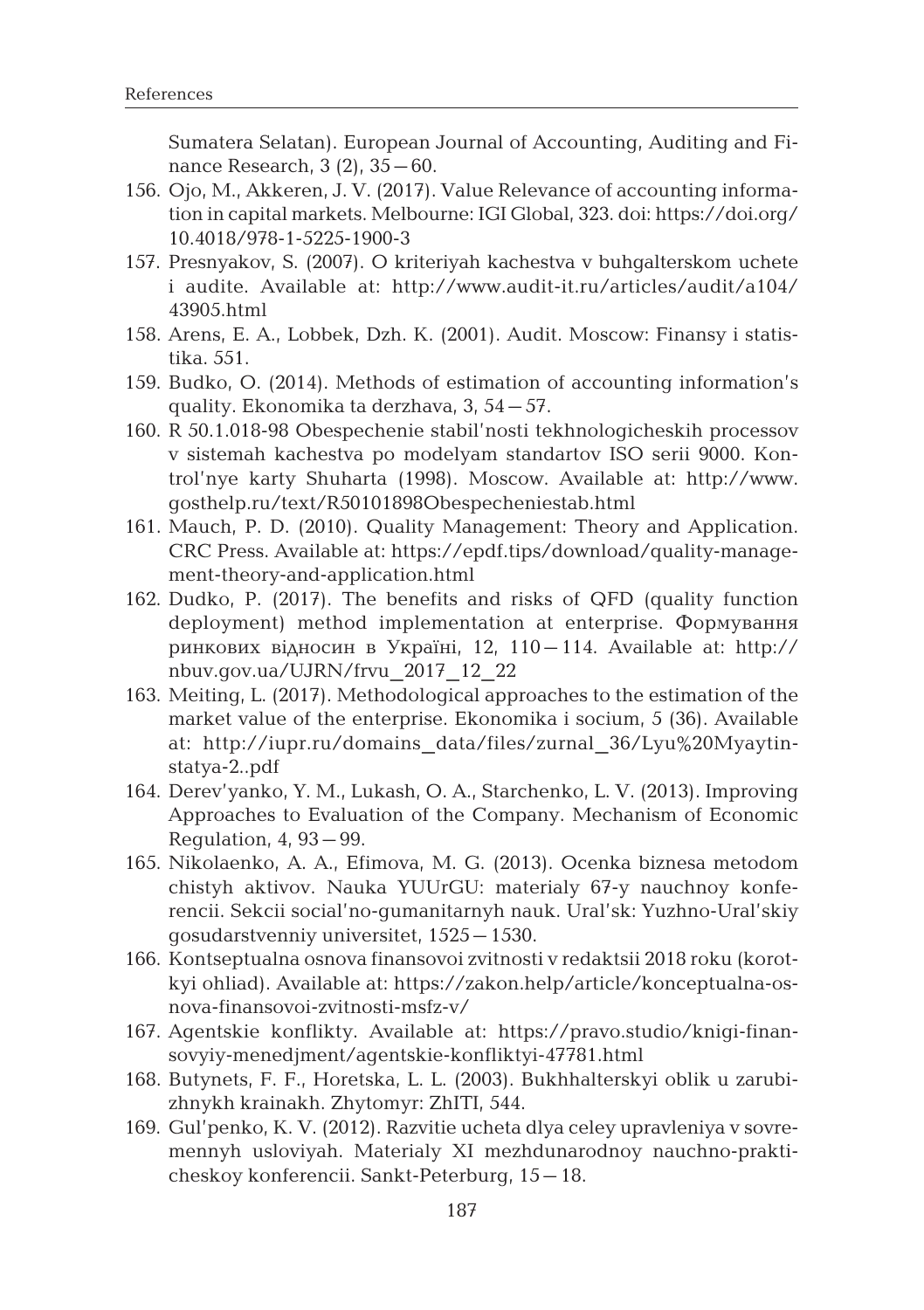- 170. Kuzhelnyi, M. V., Levytska, S. O. (2010). Orhanizatsiya obliku. Rivne: NUVHP, 352.
- 171. Kuznetsova, S. A. (2014). Perspektyva bukhhalterskoho obliku: stratehichnist, elektronna komertsiya ta sotsialna spriamovanist. Yevropeiskyi vektor ekonomichnoho rozvytku, 1 (16), 73–83.
- 172. Levytska, S. O., Lebedzevych, Ya. V., Osadcha, O. O. (2012). Zvitnist pidpryiemstv. Ostroh: NU «Ostrozka akademiya», 230.
- 173. Slozko, T. M. (2013). Bukhhalterskyi oblik v umovakh instytutsiynykh peretvoren: teoriya i praktyka. Kyiv: Tsentr uchbovoi literatury, 304.
- 174. Yaremko, I. Y. (2010). Conceptions and paradigms of record-keeping as system of scientific bases of theory. Visnyk Natsionalnoho universytetu «Lvivska politekhnika», 691, 246–252.
- 175. Kuter, M. I., Eshugova, B. S., Komkova, J. L., Shihidi, A. G. (2009). Research and development of theoretical basis on financial results. Vektor nauki TGU, 7 (10), 115–117.
- 176. Penman, S. H. (2007). Financial Statement Analysis and Security Valuation. New York: MsGraw-Hill/Irwin, 245.
- 177. Rishar, Zh., Sokolov, Ya. V. (Ed.) (2000). Buhgalterskiy uchet: teoriya i praktika. Moscow: Finansy i statistika, 160.
- 178. Shigaev, A. I.; Ivashkevich, V. B. (Ed.) (2011). Aktuarnyy uchet i ispol'zovanie ego dannyh dlya upravleniya. Moscow: Magistr: INFRA-M, 224.
- 179. Lahovska, A. O. (2012). Aktuarna kontseptsiia bukhhalterskoho obliku. Zymovi chytannia, prysviacheni ideiam P. P. Nimchynova ta I. V. Malysheva: zb. tez Desiatoi Vseukr. nauk. Internet-konf. studentiv i molodykh vchenykh, prysviachenykh vydatnym vchenym v haluzi bukhhalterskoho obliku, finansovoho analizu ta kontroliu d.e.n., prof. I. V. Malyshevu. Zhytomyr: ZhDTU, 57–58.
- 180. Krylov, S. V. (2005). Strategicheskiy upravlencheskiy uchet i ego rol' v upravlenii finansovymi potokami organizacii. Upravlencheskiy uchet,  $3, 8-5.$
- 181. Smernytska, Ye. V. (2010). Systematyzatsiya vydiv obliku v yedynu systemu bukhhalterskoho obliku. Visnyk ZhDTU, 3 (53), 242–243.
- 182. Maksimova, V. F. (2012). Bukhhaletrskyi oblik. Odessa: ONEU, 670.
- 183. Zorina, O. A. (2011). Orhanizatsiya intehrovanoi systemy obliku ta zvitnosti yak informatsiinoi bazy analizu. Ekonomika Kryma, 2 (35),  $265 - 269.$
- 184. Ijiri, Y. (1967). The foundation of Accounting Measurement, Englewood Cliffs. New Jersey, 227–243.
- 185. Napadovska, L. V., Dobiya, M., Sander, Sh., Matezich, R. et. al.; Napadovska, L. V. (Ed.) (2008). Teoryia bukhhalterskoho obliku. Kyiv: Kyiv. nats. torh.-ekon. un-t, 735.
- 186. Kir'yanov, I. V. (2011). Metodika agregirovannoy aktuarnoy ocenki uslovno-dostatochnoy dohodnosti negosudarstvennyh pensionnyh fondov. Finansy, 3, 133–138.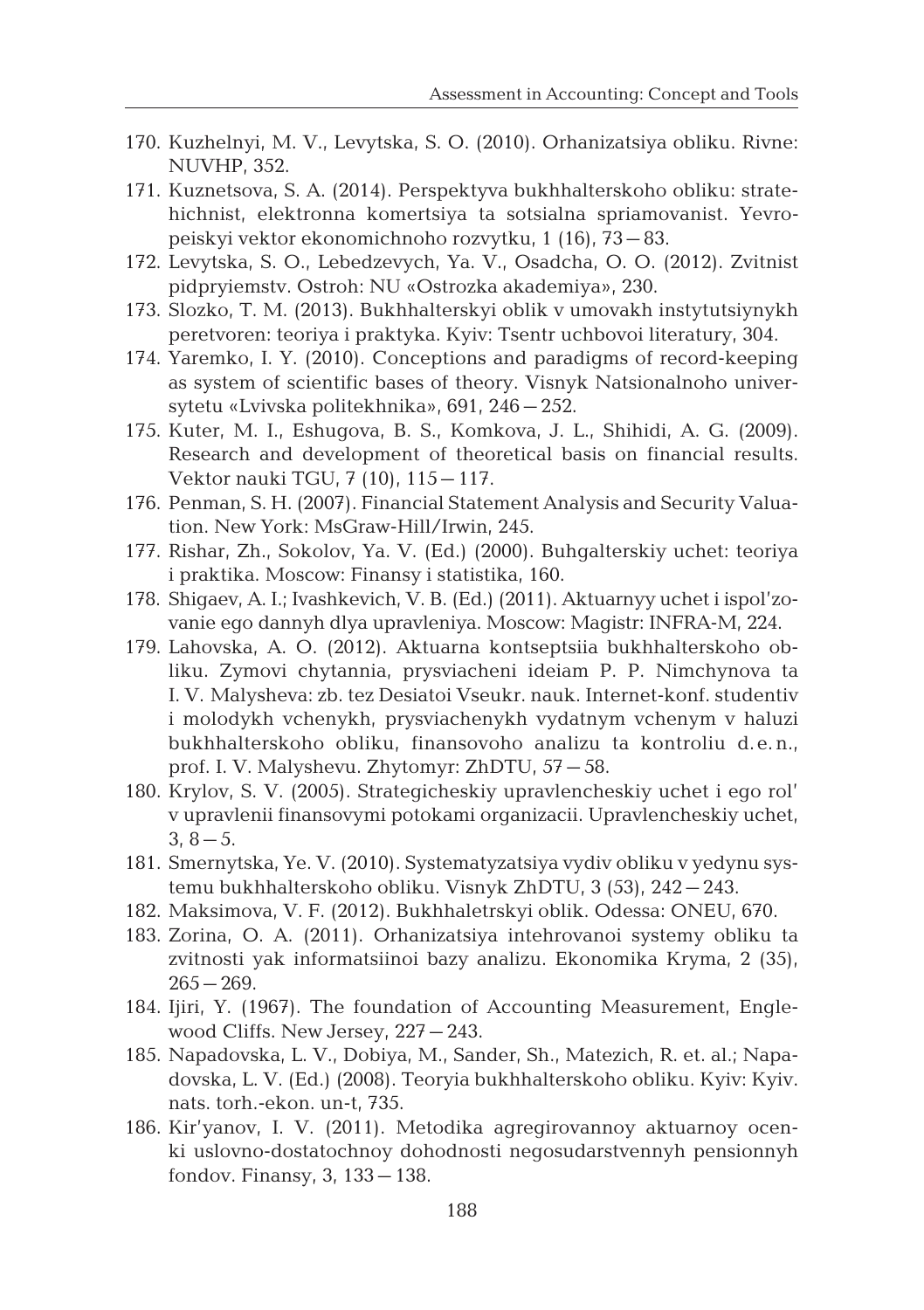- 187. Bukhhalterskyi slovnyk: kalkuliatsiya, aktuarna. Available at: http:// bibliograph.com.ua/kodex-11-8/50.htm
- 188. Den'gi, banki, strahovanie, ekonomika i biznes. Discovered. Available at: http://discovered.com.ua/glossary/aktuarnaya-kalkulyaciya/
- 189. Gomogennaya sistema. Available at: https://ru.wikipedia.org/wiki/ Гомогенная\_система
- 190. Aktuarni rozrakhunky. Navchalni materialy: on-line. Available at: https://pidruchniki.com/15100111/strahova\_sprava/aktuarni\_rozrahunki
- 191. Istoriya vynyknennia ta osoblyvosti aktuarnykh rozrakhunkiv. Aktuarni rozrakhunky. Available at: http://dn.khnu.km.ua/dn/k\_de $fault.$ aspx? $M = k0465&T = 01&ln q = 1&s t = 0$
- 192. Pro zatverdzhennia Natsionalnoho polozhennia (standartu) bukhhalterskoho obliku 2 «Konsolidovana finansova zvitnist». Nakaz vid 27.06.2013 No. 628. Ministerstvo finansiv Ukrainy. Available at: http:// zakon3.rada.gov.ua/laws/show/z1223-13
- 193. O professiyah i professionalah: Top vostrebovannyh profesiy 2017. Available at: http://www.proprof.ru/stati/careera/vybor-professii/ statistika-i-reytingi/top-vostrebovannyh-professiy
- 194. 10 glavnyh profesiy novogo desyatiletiya. Available at: http://www. forbes.ru/karera/rynok-truda/34702-10-glavnyh-professii-novogo-desyatiletiya
- 195. Falin, G. I. Programma podgotovki aktuariev na mekhaniko-matematicheskom fakul'tete MGU: istoriya, tekushchee sostoyanie i plany razvitiya. Available at: http://mech.math.msu.su/~falin/files/Фалин\_Г.И.(2013) Доклад\_на\_совещании\_деканов\_13\_декабря\_2013.pdf
- 196. Obshchestvo aktuariev Kazahstana. Available at: http://actuary.kz/ budushhim-aktuariyam/ob-aktuarnoj-deyatelnosti.html
- 197. Smellie, W. (1773). Encyclopaedia Britannica: A Dictionary of Arts and Sciences. By a Society of Gentlmen in Scotland. In Three Volumes. Vol. 1. London, Printed for John Donaldson, Corner of Arundel Street in the Strand, 698*.*
- 198. Golden, L. (2016). Finansovaya otchetnost' v 3D. Sankt-Peterburg: SUPER Izdatel'stvo, 237.
- 199. Society of Actuaries. Available at: https://www.soa.org/Member/
- 200. Tovarystvo Aktuariyiv Ukrainy. Available at: http://www.actuary.in.ua/
- 201. Kvalifikatsiyni vymohy do osib, yaki mozhut zaimatysia aktuarnymy rozrakhunkamy: Rozporiadzhennia Natsionalnoi komisiyi, shcho zdiysniuie derzhavne rehuliuvannia u sferi rynkiv finansovykh posluh No. 3519 vid 08 liutoho 2005 r. Available at: http://zakon2.rada.gov.ua/ laws/show/z0265-05
- 202. Pro zatverdzhennia Planu rakhunkiv bukhhalterskoho obliku aktyviv, kapitalu, zoboviazan i hospodarskykh operatsiy pidpryiemstv i orhanizatsiy ta Instruktsiyi pro yoho zastosuvannia: Nakaz Ministerstva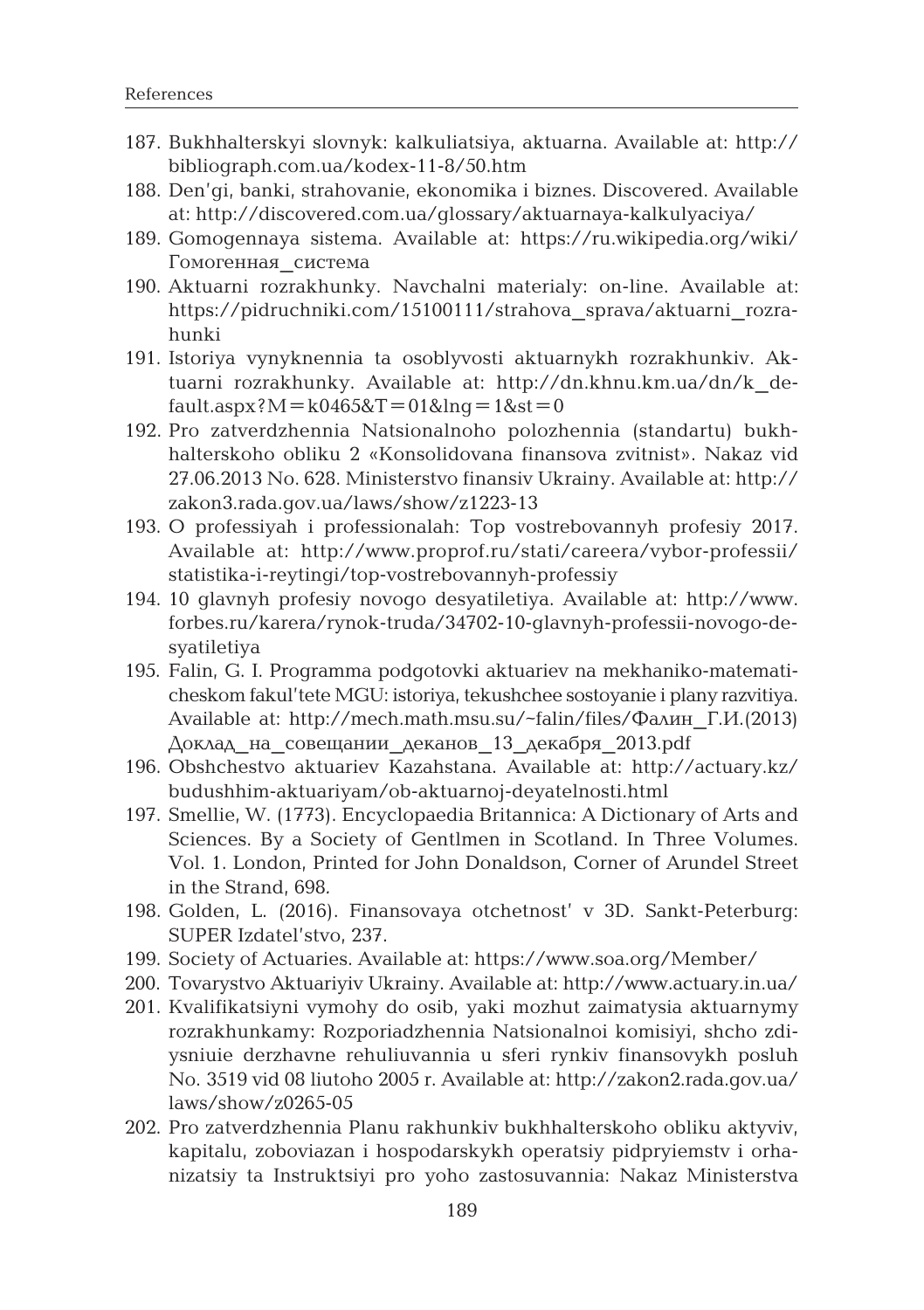Finansiv Ukrainy vid 30 lyst. 1999 r. No. 291: za stanom na 08 liutoho 2014 r. No. 48. Available at: http://zakon5.rada.gov.ua/laws/show/ z0892-99

- 203. Sorescu, A., Frambach, R. T., Singh, J., Rangaswamy, A., Bridges, C. (2011). Innovations in Retail Business Models. Journal of Retailing, 87, S3–S16. doi: https://doi.org/10.1016/j.jretai.2011.04.005
- 204. Van Birgelen, M., de Jong, A., de Ruyter, K. (2006). Multi-channel service retailing: The effects of channel performance satisfaction on behavioral intentions. Journal of Retailing, 82 (4), 367–377. doi: https:// doi.org/10.1016/j.jretai.2006.08.010
- 205. Diamond, N., Sherry, J. F., Muñiz, A. M., McGrath, M. A., Kozinets, R. V., Borghini, S. (2009). American Girl and the Brand Gestalt: Closing the Loop on Sociocultural Branding Research. Journal of Marketing, 73 (3), 118–134. doi: https://doi.org/10.1509/jmkg.73.3.118
- 206. Conant, J. S., Smart, D. T., Solano-Mendez, R. (1993). Generic retailing types, distinctive marketing competencies, and competitive advantage. Journal of Retailing, 69 (3), 254–279. doi: https://doi.org/ 10.1016/0022-4359(93)90008-7
- 207. Borghini, S., Diamond, N., Kozinets, R. V., McGrath, M. A., Muñiz, A. M., Sherry, J. F. (2009). Why Are Themed Brandstores So Powerful? Retail Brand Ideology at American Girl Place. Journal of Retailing, 85 (3), 363–375. doi: https://doi.org/10.1016/j.jretai.2009.05.003
- 208. Zhang, X. (2009). Retailers' Multichannel and Price Advertising Strategies. Marketing Science, 28 (6), 1080–1094. doi: https://doi.org/ 10.1287/mksc.1090.0499
- 209. Padgett, D., Mulvey, M. S. (2007). Differentiation Via Technology: Strategic Positioning of Services Following the Introduction of Disruptive Technology. Journal of Retailing, 83 (4), 375–391. doi: https:// doi.org/10.1016/j.jretai.2007.03.010
- 210. Basuroy, S., Mantrala, M. K., Walters, R. G. (2001). The Impact of Category Management on Retailer Prices and Performance: Theory and Evidence. Journal of Marketing, 65 (4), 16–32. doi: https:// doi.org/10.1509/jmkg.65.4.16.18382
- 211. Corsten, D., Kumar, N. (2005). Do Suppliers Benefit from Collaborative Relationships with Large Retailers? An Empirical Investigation of Efficient Consumer Response Adoption. Journal of Marketing, 69 (3), 80–94. doi: https://doi.org/10.1509/jmkg.69.3.80.66360
- 212. Krasnokutska, N. S. (2009). Protsesnyi pidkhid do formuvannia potentsialu torhovelnykh pidpryiemstv. Visnyk Donetskoho natsionalnoho universytetu ekonomiky i torhivli im. Mykhaila Tuhan-Baranovskoho, 4. Available at: http://archive.nbuv.gov.ua/portal/soc\_gum/ vdnuet/econ/2009\_4/17.pdf
- 213. Osterwalder, А., Yves, P. (2010). Business Model Generation. Hoboken, New Jersey: John Wiley & Sons, Inc, 282.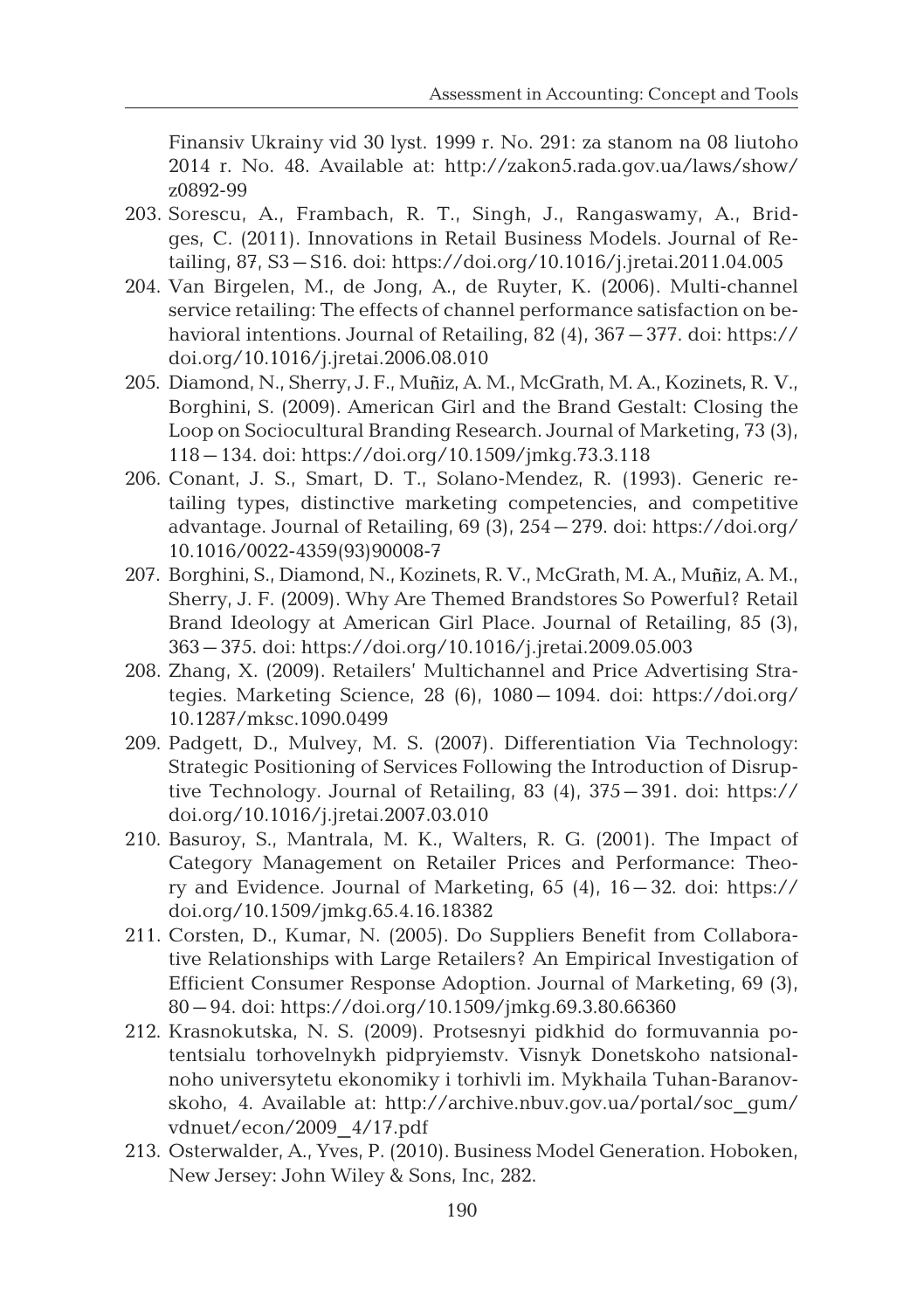- 214. Slivotski, A. (2006). Migraciya cennosti. Chto budet s vashim biznesom poslezavtra? Moscow: Mann, Ivanov i Ferber, 175.
- 215. Mokrynska, Z. V. (2011). Alhorytm formuvannia biznes-modeli aviakompaniyi. Problemy systemnoho pidkhodu v ekonomitsi: elektronne naukove fakhove vydannia, 3.
- 216. Oblachnye biznes-modeli. Available at: http://msdn.microsoft.com/ ru-ru/dn133032.aspx
- 217. «Biznes-model' kak DNK. Ona dolzhna pronizyvat' vse urovni organizacii, kak DNK pronizyvaet ves' organizm». Available at: http:// nsg.agency/blog/business-model-kak-dnk-kompanii/
- 218. Belov, A. (2002). V poiskah garmonichnoy biznes-modeli. Sankt-Peterburg.
- 219. Bai, S. I. (2009). Rozvytok orhanizatsiyi: polityka, potentsial, efektyvnist. Kyiv: KNTEU, 280.
- 220. Shchepkin, A. V. (2001). Vnutrifirmennoe upravlenie (modeli i mekhanizmy). Moscow: IPU RAN, 80.
- 221. Бир, С. (1993). Мозг фирмы. М.: Радио и связь, 416.
- 222. Mazaraki, A. A., Psheslinskyi, D. M., Smolin, I. V. (2010). Torhovelne pidpryiemstvo: stratehiya, polityka, konkurentospromozhnist. Kyiv: KNTEU, 384.
- 223. Hoverstadt, P. (2009). The Fractal Organization: Creating sustainable organizations with the Viable System Model. Wiley, 338.
- 224. Biloshkurska, N. V. (2010). Modeli adaptyvnoi povedinky ta yikh rol u formuvanni ekonomichnoi bezpeky pidpryiemstva. Aktualni problemy ekonomiky, 12 (114), 101–105.
- 225. Budnik, M. M. (2002). Adaptatsiya promyslovykh pidpryiemstv do rynkovykh umov hospodariuvannia. Kharkiv: Kharkivskyi derzhavnyi ekonomichnyi universytet, 18.
- 226. Chizhen'kova, E. V. (2006). Formirovanie ekonomicheskogo mekhanizma adaptacii hozyaystvuyushchego sub'ekta k rynochnoy srede. Moscow: Orlovskiy gosudarstvenniy institut ekonomiki i torgovli, 24.
- 227. Yachmenova, V. M., Osmanova, Z. O. (2010). Sutnist poniattia «adaptatsiya» ta «adaptyvnist». Visnyk Natsionalnoho universytetu «Lvivska Politekhnika», 684, 346–353.
- 228. Cheyz, R. B., Ekvilayn, N. Dzh., YAkobs, R. F. (2008). Proizvodstvenniy i operacionniy menedzhment. Moscow: Vil'yams, 1184.
- 229. Moskalov, I. Ye. Pryntsypy adaptyvnosti v strukturi orhanizatsiyi. Available at: http://profinstrument.org/index.php/analitika/1950-principiadaptivnosti-v-strukturi-organizacii
- 230. Lazaryshyna, I. D. (2004). Metodolohiya ta orhanizatsiya ekonomichnoho analizu. Rivne: UDUVHP, 112.
- 231. Sokolova, L. V., Veriasova, G. M., Sokolov, O. Ye. The use of cluster analysis methods in enterprises practical activity. Lviv Polytechnic National